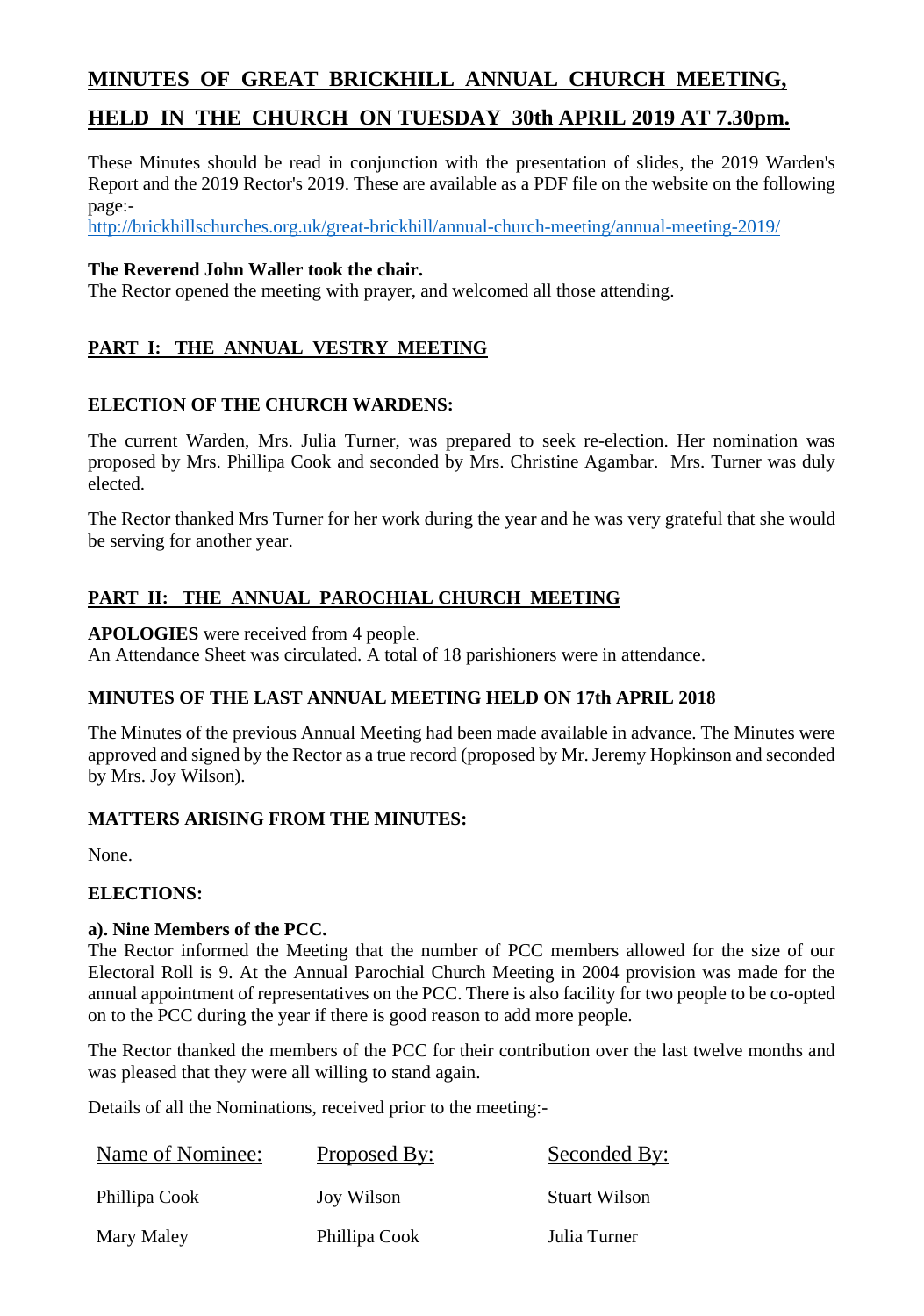| Angela Northen  | James Northen  | Phillipa Cook       |
|-----------------|----------------|---------------------|
| Margretta Smith | Andrew Smith   | Phillipa Cook       |
| Joy Wilson      | Michael Turner | <b>Betty Kinsey</b> |

#### *Total = 5 ( Maximum No. to be elected = 6 based on current Electoral Roll )*

As the number of Nominations was five there was no need to hold a vote - all five were duly elected to serve on the PCC. The Treasurer, Mr. Neil Cook, would be co-opted on to the PCC at the first meeting after the Annual Meeting.

The current Deanery Synod Representative is Mr. Jeremy Hopkinson - the three-year term of office comes to an end in 2020 when there will need to be an election. The second post remains vacant.

### **b). Appointment of Independent Examiner for 2019.**

The Treasurer said that Mr. David Beatty had acted as Independent Examiner for this year and was willing to continue. Proposed by Mrs. Mary Maley and seconded by Mrs. Joy Wilson, Mr. Beatty was duly appointed as Independent Examiner for 20189. The Treasurer recorded his thanks to Mr. Beatty.

### **d). Appointment of Sidesmen.**

The Rector gave the names of those who currently serve as Sidesmen:- Christine Agambar, Chris Baker, Roger & Sue Blofeld, Pat Clark, Phillipa Cook, Betty Kinsey and Janet Pritchard. All were reappointed to serve for a further year. The Rector thanked them for their support in carrying out this role.

### **TREASURER'S REPORT INCL. ANNUAL REPORT:**

Copies of the Annual Report had been available in advance of the Meeting. The Treasurer, Mr. Neil Cook, presented the Accounts and referred to the "Review of the Accounts" in the Annual Report:- REVIEW OF THE ACCOUNTS

The Accounts have been prepared on a Receipts and Payments basis, falling in line with most other churches and thus avoiding the onerous regulations that apply to accruals accounts.

The Church had a deficit of £708 for the year giving a balance in Unrestricted Funds of £24,069. Total Receipts for the year are down - Gift Aid donations reduced and the Tax Rebates were down significantly due to the claim in 2017 for one very large donation received in 2016. The total general Expenditure for the year decreased by £8,524 from 2017, due mainly to the reduced payment of the Parish Share (see below). The amount of Outside Giving was £200 (£500 for the last three years). All other expenditure was in line with last year.

Payment of the Parish Share:

The amount of Parish Share for the year was £25,615 up 6.3% from 2017. Due to the projected deficit for the year the amount paid to the Diocese was £15,000 (59% of the amount due). The Parish Share due for 2019 will be £25,243, a slight reduction of 1.5%. With the current level of income, it will not be possible to pay the Parish Share in full in future if the Share stays at the present level. Restricted Items:

As well as general income the P.C.C. has received donations which are restricted as to their use, the money having been given for specific purposes. Under the Charities Act accounting regulations, the restricted funds have to be identified separately in the main accounts. The P.C.C. is able to confirm that it holds sufficient and appropriate assets to meet the conditions of expenditure of all restricted funds. Details of the balances of funds and the assets which are held to represent those funds are contained in the Statement of Assets and Liabilities.

The total for Restricted Funds at the end of the year has decreased to £91,790, mainly due to the costs of the architect's fees.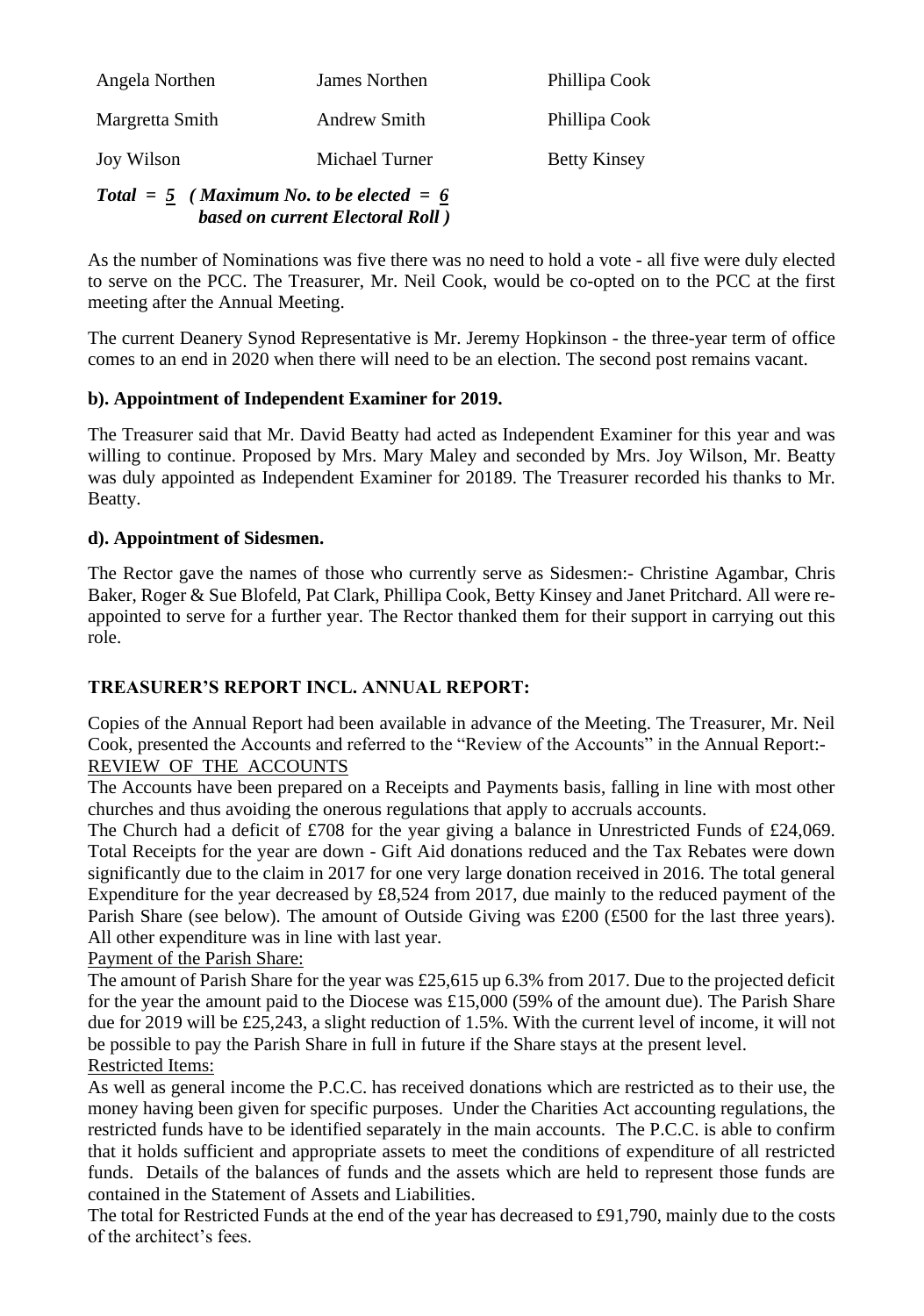The treasurer added that we now have a device for Contactless card payments. It does depend on mobile network connection which is not that good at the church.

The question was raised as to what bearing does not paying the full Parish Share have. The rector said that it is a voluntary and advisory amount. There is no direct sanction. The problem is caused because our Share is very high, which was not a problem to pay until recent years when we have lost some very generous individual donors.

Jeremy Hopkinson (Deanery Treasurer) said that rural deaneries have generally been struggling to pay the Share – the shortfall paid to the diocese has been 2-3% but will be much bigger this year. The Parish Share pays for the clergy cost and training, not other costs such as admin. If not enough Share is paid, there will be less clergy. The Diocese is looking int the problem.

The Rector noted the significant giving and fund-raising events, showing lots of support and he thanked everyone for that.

The Annual Report and Accounts is one single document - adoption was proposed by Mr. Alan Poynter and seconded by Mrs. Janet Pritchard. All were in favour of the adoption of the report.

The Rector thanked the Treasurer for his work through the year and on the accounts.

### **ELECTORAL ROLL:**

Mr Jeremy Hopkinson reported that at the start of the year there were 51 people on the Electoral Roll. There was a revision of the Roll prepared for this Annual Meeting, at which time there were 44 people on the Revised Roll of whom 6 were not resident in the parish.

#### **There followed a PHOTOGRAPHIC REVIEW of the last twelve months, approx. 100 photos covering events through the year.**

List of events in photos:- Family Service at Brickstock Cryers' Concert & Cream Teas Family Service with Baptism Armistice Day 1918 2018 Advent Coffee Morning The Nativity at The Old Red Lion Carol Singing & Christmas Services Snowdrop Walk 2019 Easter Sunday 2019

#### **WARDEN'S REPORT ON THE CHURCH BUILDING AND ITS FABRIC:**

Mrs. Julia Turner gave her Warden's report for the year – see separate file.

Mrs. Janet Pritchard gave thanks to Julia for all her hard work through the year.

### **ADDITIONAL FACILITIES IN THE CHURCH:**

The following update was given by the Rector:-

Following the appointment of the new architect in January, Adrian Ringrose drew up plans for the toilet extension and the refreshment point. These have been approved in principle by the DAC and the formal planning application was submitted to AVDC in November. The refreshment point will be housed in the area to the rear of the font, which has been used successfully to serve teas and coffee since the start of the year. The DAC were helpful with their advice regarding the removal of the pews to accommodate this. There will be no reduction in the overall seating capacity of the church as there will be sufficient storage capacity for chairs. The toilet facility will be within a small extension through the west door with a short link to the church. The DAC have given their advice on the